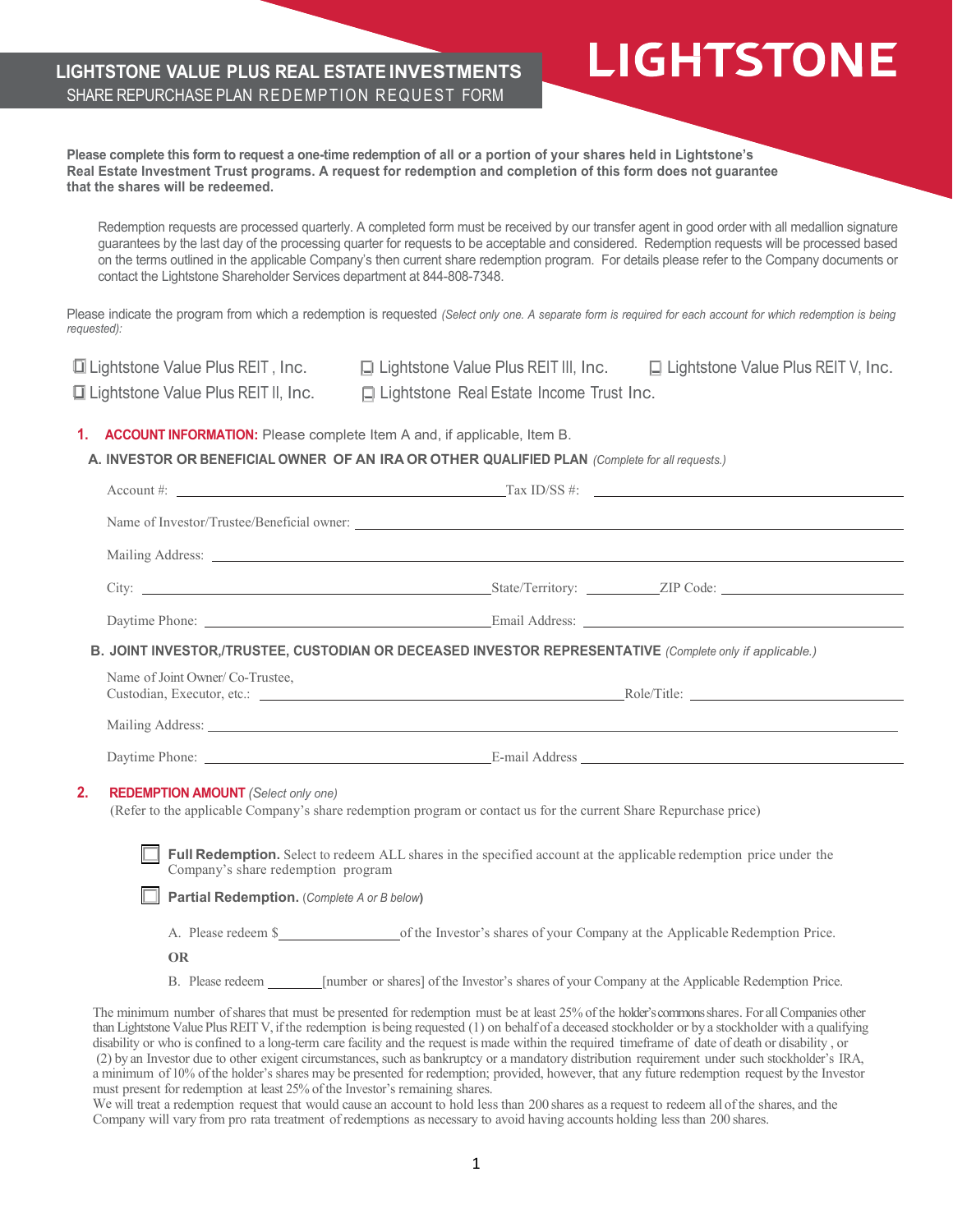## **LIGHTSTONE VALUE PLUS REAL ESTATE INVESTMENTS** SHARE REPURCHASE PLAN REDEMPTION REQUEST FORM

# **LIGHTSTONE**

#### **3. REDEMPTION TYPE** *(Select only one)*

**Please indicate the type of Redemption being requested. Redemptions may be subject to certain priority groups. Please refer to your Company's Share Redemption Program for details regarding priority redemptions and redemption types currently being considered for liquidation.**

|  | □ Death □ Disability or Long Term Care □ Exigent Financial Circumstances (e.g., Bankruptcy) □ RMD requirement |  |
|--|---------------------------------------------------------------------------------------------------------------|--|
|  |                                                                                                               |  |

Other (attach additional paper if needed)

If priority request, provide the date of qualifying event:

Evidence acceptable to the Company supporting a priority request must be enclosed with this form (i.e., original or certified copy of death certificate, admittance to long term care facility). For Death requests, also include document to support that the person requesting the redemption is authorized to do so (i.e., Letter Testamentary) and completed W-9 if redemption is to be processed under a new tax ID.

If treatment of priority redemption is not granted, the request will be treated as an ordinary redemption.

#### **4. IN THE EVENT OF PRO RATA REDEMPTION**

The Share Redemption program is subject to certain limitations and may require that we reject your request or redeem your shares on a pro rata basis. For details regarding these limitations, refer to your Company's Share Redemption Program.

Check here to have any portion of a redemption request that is not honored rolled to the next quarter in the event your shares are redeemed on a pro rata basis.

Check here to cancel your full redemption request in the event that your request is not honored in full

#### **5. COST-BASIS METHOD** *(Select only one)*

Due to new federal income tax reporting rules, securities acquired on or after January 1, 2011 (including those purchased through our distribution reinvestment plan) are considered "covered securities," and we are required to report the cost basis of "covered securities" to the IRS and Shareholder when these securities are sold. For information about calculation of cost basis, please consult your tax advisor or attorney prior to completing this form.

Please indicate below the cost basis method to apply to this redemption: *(Select only one- If no option is selected, your cost basis will be calculated using the FIFO method)* 

| $\Box$ First In First Out (FII |  |  |
|--------------------------------|--|--|

| IFO) | $\Box$ High Cost | $\Box$ Last In First Out (LIFO) | $\Box$ Low Cost |
|------|------------------|---------------------------------|-----------------|

Specific Share Identification (*allows you to select the shares from any purchase or reinvested lot that has not previously been sold. Indicate the shares and date of purchase for each lot to be repurchased in this transaction*).

| ale ine shares and date of purchase for each tot to be repurchased in this transaction). |                  |  |
|------------------------------------------------------------------------------------------|------------------|--|
| Number of Shares                                                                         | Date of Purchase |  |
|                                                                                          |                  |  |
|                                                                                          |                  |  |
|                                                                                          |                  |  |

#### **6. PAYMENT INSTRUCTIONS**

Redemption proceeds for Custodial or Brokerage Controlled accounts will automatically be issued to the custodian or broker/dealer of record, as applicable.

For Direct held accounts, please select one of the following options *(If no selection is made payment will default to option 1)*



Mail Check to investor address currently on record

Issue according to payee instructions currently on file for distributions. (Direct deposit or Third party payee)